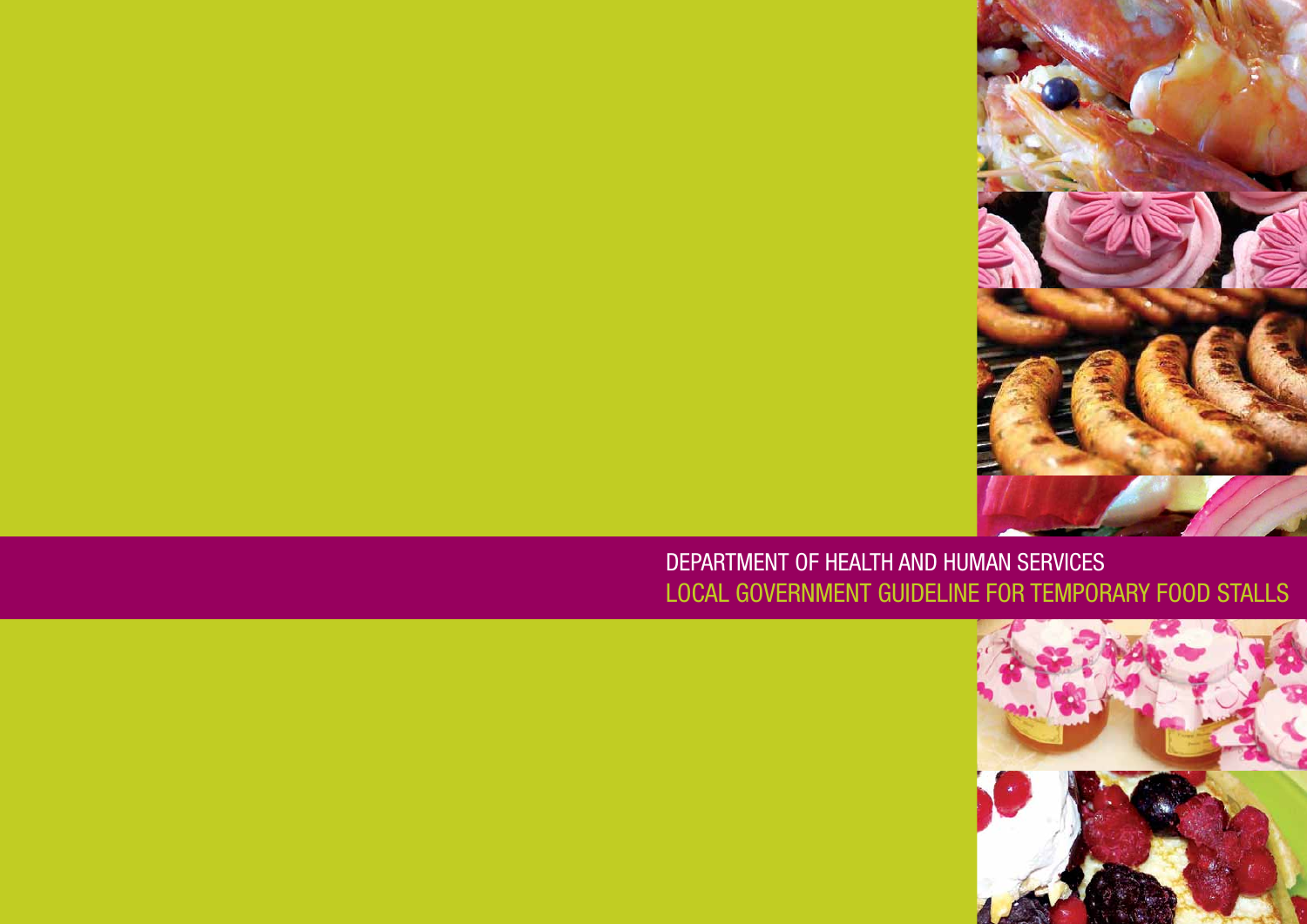# Guidelines for Temporary Food Stalls

# Foreword

This Guideline is designed to improve the consistency of approach to assessing, approving and operating temporary food stalls across Tasmania. It is designed to be used by both operators and by local Council and outlines the minimum requirements for the construction and operation of stalls and the health and hygiene standards of food handlers.

The Guideline also aims to improve the overall safety of foods sold to the community. In this regard the proprietor of a temporary food stall must comply with the Food Act 2003 and the relevant provisions of the Australia New Zealand Food Standards Code. If selling potentially hazardous food, the proprietor of the stall will need to ensure the business is registered under the Food Act 2003.

# What is a Temporary Food Stall?

A temporary food stall is a temporary arrangement of equipment and appliances from which food is sold. It includes booths, tents, marquees and other temporary equipment and appliances such as trestle tables and barbeques. It also includes fundraising barbeques and stalls that operate from existing buildings such as community centres and halls.

This definition only applies to stalls that are set up for a specific, occasional event lasting not more than ten (10) days, regardless of whether funds raised are for a community, charity or not-for-profit organisation.

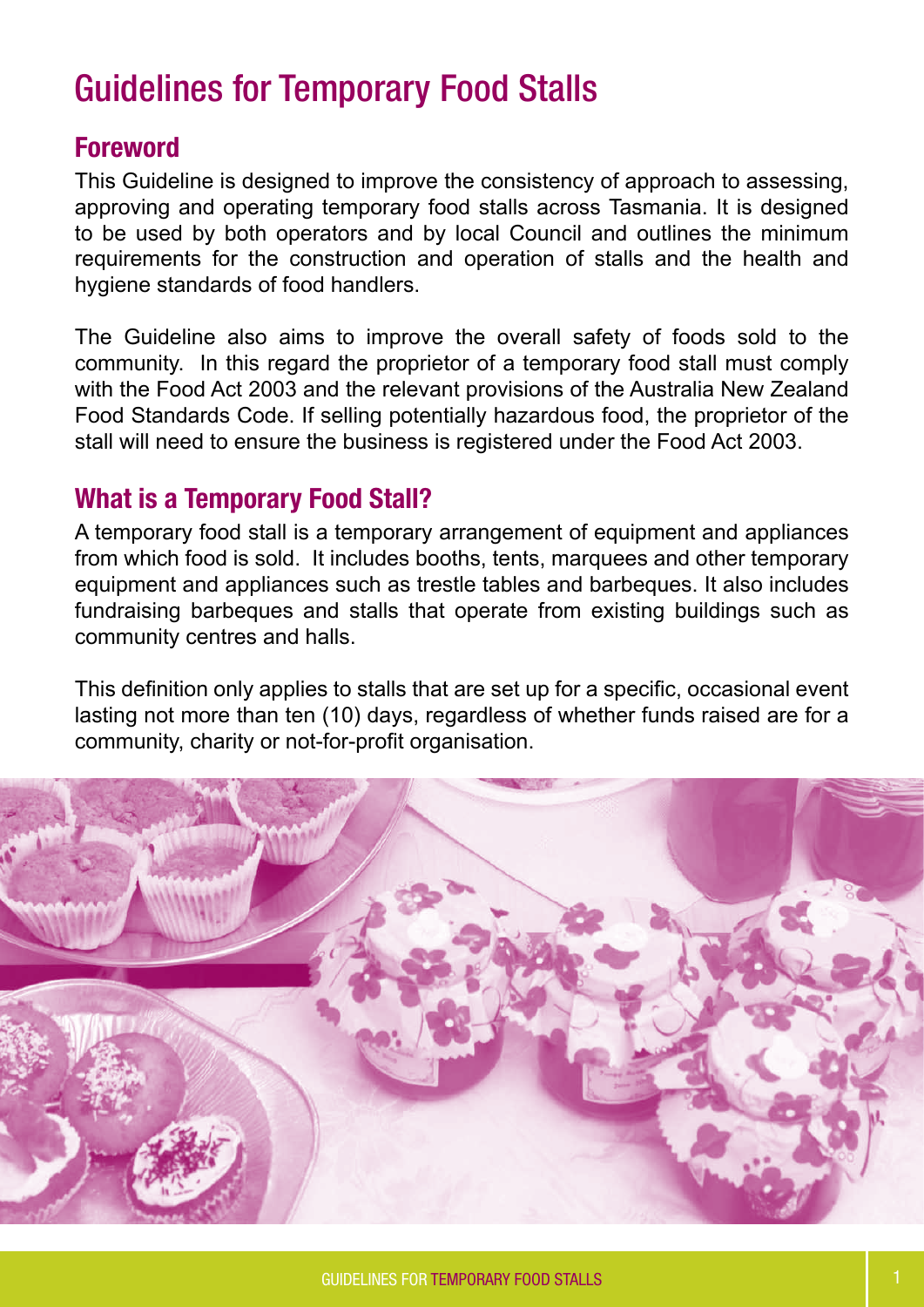Adequate ventilation must be provided to prevent the build up of steam, mould and fumes.

# Washing Facilities

## Hand washing Facilities

A hand wash basin must be situated within the stall. This must be provided with warm running potable water from a single spout, together with sufficient soap and single use paper towel.

## Equipment Washing Facilities

A separate sink must be provided for equipment washing. This is to be supplied with hot potable water to allow adequate cleaning of all equipment. The bowl must be large enough to effectively wash the largest piece of equipment.

Alternatively, equipment may be taken off site and washed and sanitised in a suitably sized double bowl sink or suitable (ie commercial) dishwasher. This is provided the storage of dirty equipment in the stall does not pose a risk to food or food contact surfaces.

*All equipment and utensils must be cleaned and sanitised before being stored.*

## Constructing Onsite Facilities

Temporary hand washing and equipment washing facilities may be constructed using a minimum 20L container with appropriate lever style taps such as those supplied at camping stores. The container is to be provided with warm water. Preferably, portable hand washing and equipment washing stations should be obtained (eg from businesses that hire out portable toilets).

# Waste Management

• The bins must be stored in a location that does not allow contamination of

- All refuse bins must be supplied with a liner.
- food or food contact surfaces.
- Waste oil must be stored in a container labelled "Waste Oil Only" and disposed of at an approved waste transfer station.
- Adequate arrangements must be made for the storage and removal of refuse generated inside and outside the food stall.
- Adequate refuse bins must be provided near the stall for the public to dispose of used takeaway food containers and the like.

# Stall Construction Requirements

## Adequate Space

Adequate space must be provided in the stall for all equipment, food, food contact surfaces and the activities conducted on site. This is so that food or food contact surfaces are not likely to become contaminated.

## Site Selection

Stalls must be constructed on sites which are level, dry under foot and in an area where the wind is not able to blow dust or other contaminates onto the food or food contact surfaces.

## Floors, Walls and Ceilings

A stall must have three sides and a ceiling designed to maintain adequate ventilation and protection of food. They must be constructed of a smooth and impervious material that is easy to clean and does not present a risk to health and safety. Where possible, all wall, floor and ceiling joints should be seamless to aid effective cleaning.

A stall may be set up on existing ground such as grass, concrete, paving or dirt provided it does not pose a risk to food safety. Alternatively a smooth and impervious floor covering such as a groundsheet or similar material must be provided.

## Exception: Uncovered stalls

Stalls where low risk pre-packaged food is sold, or fundraising BBQs that operate for no longer than six (6) hours and which are set up on a suitable surface, may use a shelter with a roof and without sides provided they are located in an area protected from dust, fumes etc.

*Please contact the relevant Council's Building Department to determine if you require a temporary occupancy permit for your stall's enclosure. A booth, tent or gazebo with a maximum area of 10m² which: (a) contains an ignitable fuel source; and (b) which is open on at least one side when occupied; and (c) is located at least 1.8 m from any other booth, tent, building, structure or mobile food business for no longer than ten (10) days does not require a temporary occupancy permit.*

## Equipment, Fixtures and Fittings

All equipment, fixtures and fittings in a food stall must be constructed of smooth and impervious material to aid easy and effective cleaning.

## **Ventilation**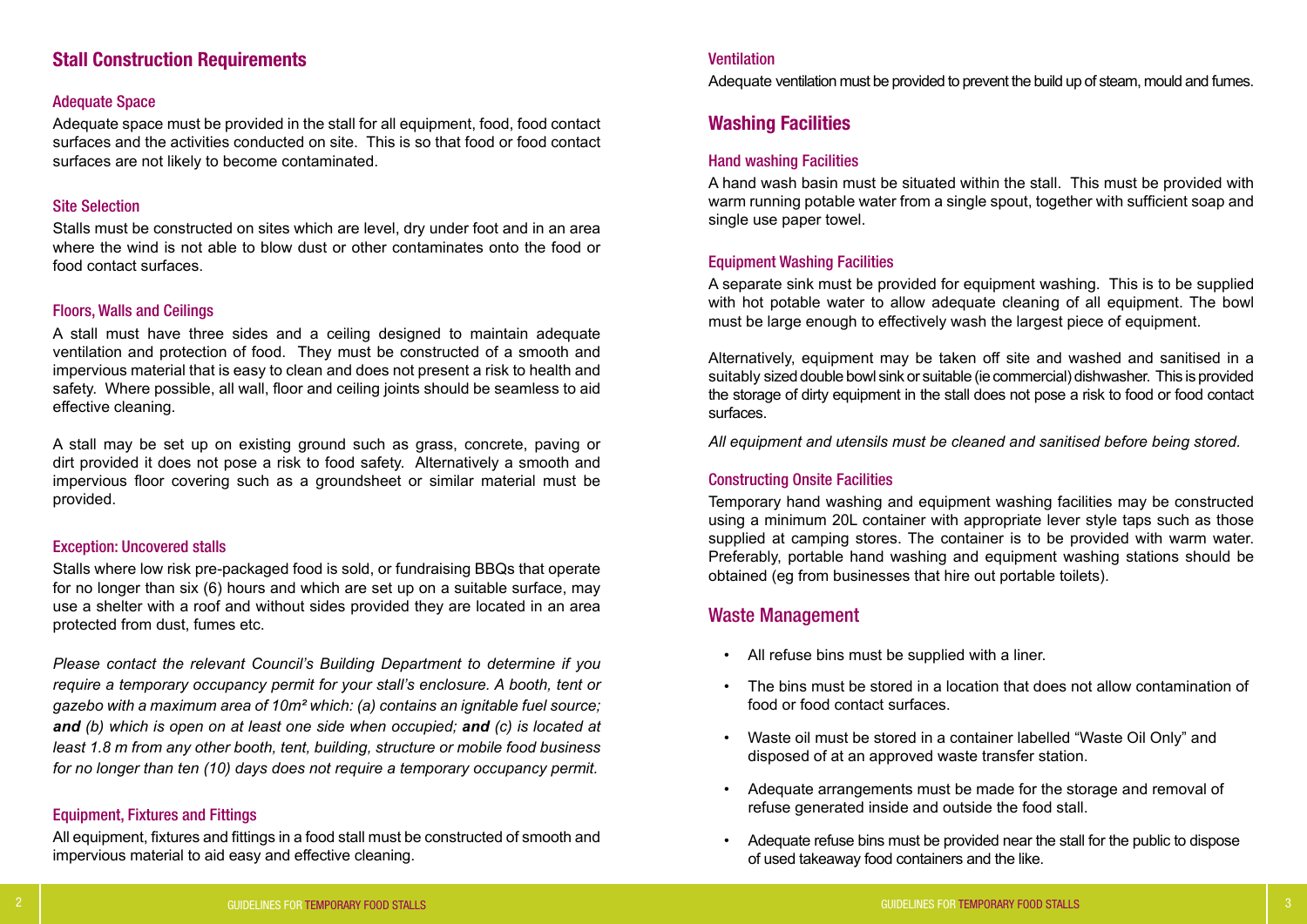## **Wastewater**

All wastewater must be collected and disposed of in accordance with Council advice. Where possible wastewater is to be disposed into the reticulated sewer system, via a toilet or gully trap and not via a sink or hand wash basin. If you need to store the wastewater in a container during the event, the container must be clearly labelled "Wastewater Only".

# Operational Requirements

## Protection of Food

- No food is to be stored directly on the ground.
- All food stored inside the stall must be at least 150mm above the ground and be wrapped, packaged or kept in enclosed containers.
- All stored food must be covered or in sealed containers.

- A food handler must minimise direct hand contact with ready to eat food by the use of disposable gloves or utensils (ie tongs, serviettes or inverted bag). It is also best practice to separate duties for staff (ie ensure one food handler serves customers and another prepares food).
- Single-use eating/drinking utensils must be used and all utensils must be adequately protected from contamination.
- Sauce, mustard and other condiments must be served from a squeeze type dispenser or in individual sealed packets.
- Food given away as samples is deemed as sold under the provisions of the *Food Act 2003* and must be:
	- adequately supervised by a staff member; and
	- covered with a protective barrier to minimise the likelihood of contamination.
- Single-use sampling utensils (ie toothpicks, spoons and stirrers) must be stored in a container that is separate from used sampling utensils. The containers must be labelled to clearly indicate this to the customer.
- All food on display must be either:
	- wrapped or packaged;
	- enclosed in a suitable display cabinet; and
	- protected by a physical barrier such as a sneeze guard; or
	- located so as not to be openly accessible to the public.
- Tea, coffee, cordial and other beverages must be dispensed from an enclosed or lidded receptacle equipped with a tap or spout.

## Food Storage

• Raw and cooked foods must be separated to prevent cross contamination.

# Transporting Food

• Potentially hazardous foods (see explanation below) must be transported

- All food must be transported so that it is protected from contamination.
- under temperature control.
- All containers, portable coolers and parts of vehicles used to transport food must be washed and sanitised before and after use.

# Food Handling and Hygiene Requirements

## Temperature Control

Potentially hazardous foods are foods that have to be kept at certain temperatures to minimise the growth of bacteria that may be present in the food or to prevent toxins forming.

• A food grade (probe) thermometer must be readily available for testing the

• All takeaway food prepared at the food stall must be served immediately

- All cold foods (including raw meats, prepared salads and dairy products) must be stored at or below 5°C.
- All hot foods must be stored at or above 60°C.
- All frozen foods must be kept below -18°C.
- temperature of food products.
- unless there is a suitable food warmer or cold display cabinet.
- growth must be stored and displayed at a temperature at or below 5°C.
- 60°C for four (4) hours or longer it must be thrown out. (Refer to the Four Hour/Two Hour Rule under References)

• Pre-prepared food products or pre-cooked foods which promote bacterial

If ready-to-eat potentially hazardous food has been kept between 5°C and

# Cooking, Reheating and Cooling Food:

- Where cooking is carried out adequate provisions must be made to protect the walls, floors and ceiling from heat, flame and splashing.
- All hot food must be re-heated to an internal temperature of 75°C before serving.
- When cooling cooked potentially hazardous foods, cool the food:
	- within two hours from 60°C to 21°C
	- within a further four hours from 21°C to 5°C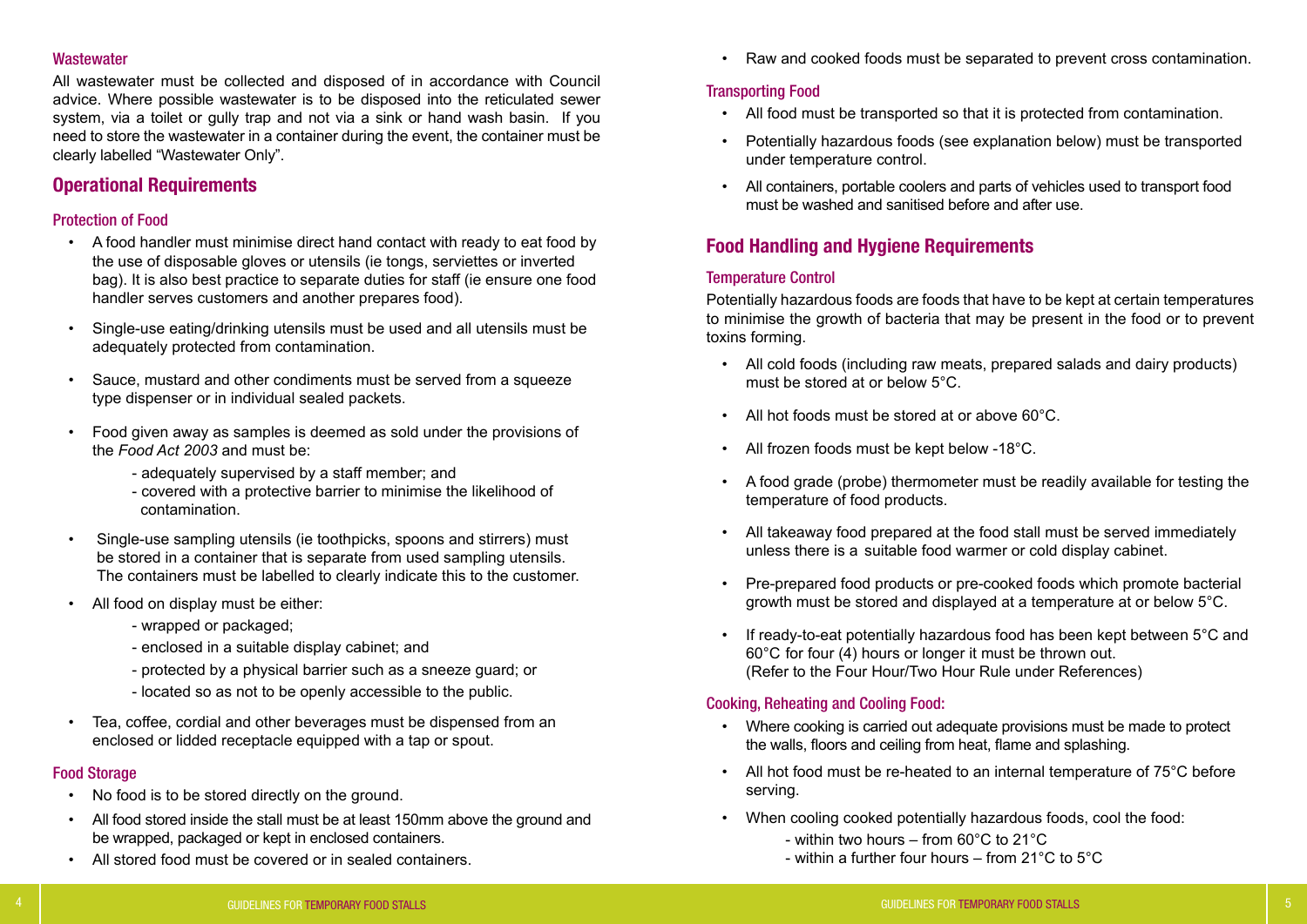Food display, Food protection, Taste Testing - see over

Ensure a minimum distance of 10 metres separates food operations and any areas that are accessed by animals

Display of current Certificate of Food Licence for Temporary Food Stall (if applicable)

> Refuse Bin with lid and liner supplied

> > All food prepared inside stall. No food stored directly on ground. Overall clean condition. <u>. . . . . . . . . . . . . . .</u>



Utensil Washing Facility - see over

# ARTISTS IMPRESSION<br>MINIMUM STANDARDS FOR THE OPERATION OF A TEMPORARY FOOD STALL ARTISTS IMPRESSION





Produced by GCCC Publications Unit 2006 © 2597(b)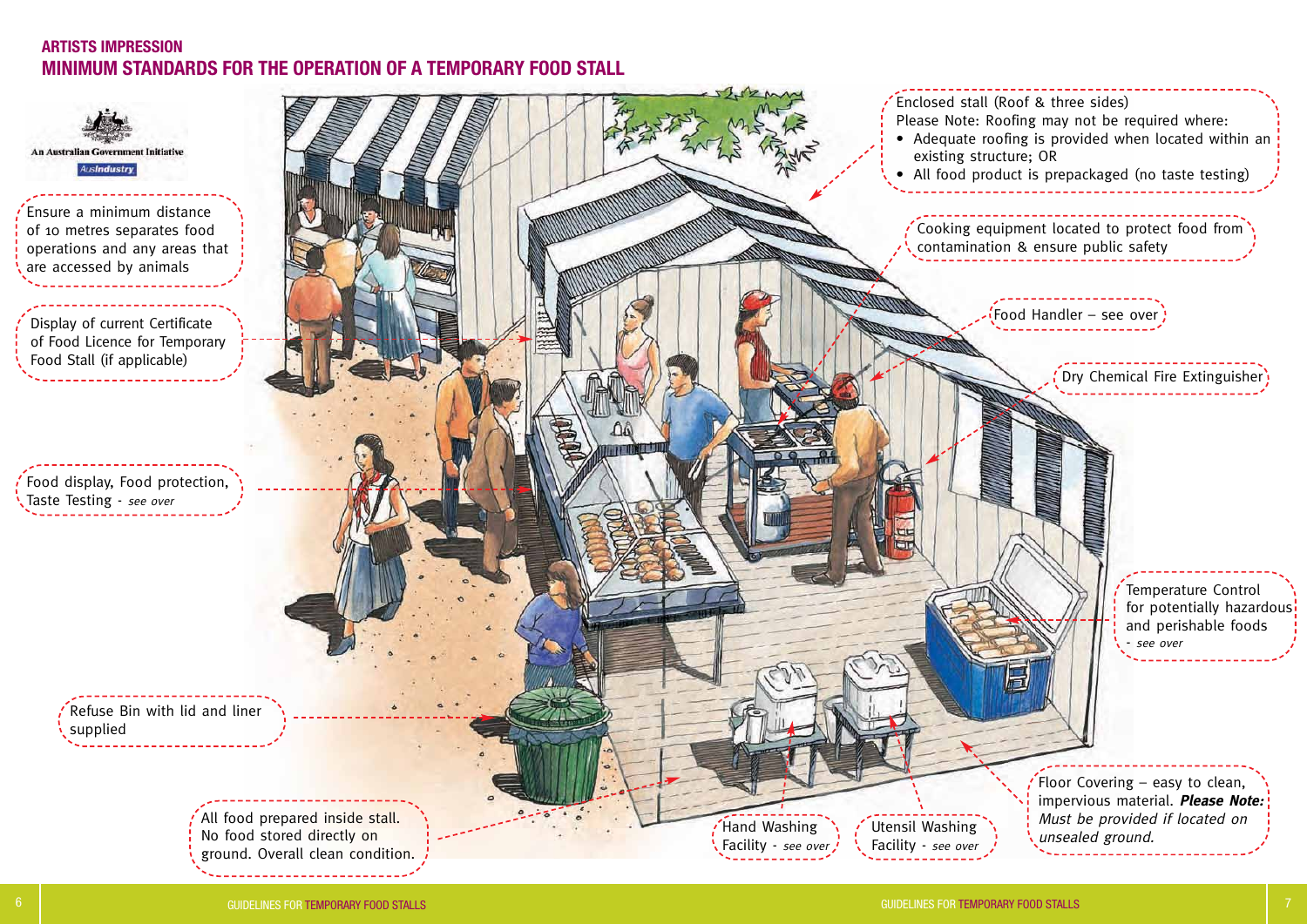over 4 hours throw away!











Signage must be provided to all taste testing stating **'No double dipping, single serve only'**



# Minimum hand washing facilities **No. 1998 Minimum utensil washing facilities Food Handlers** Food Handlers



**For further information on this topic, please contact Council**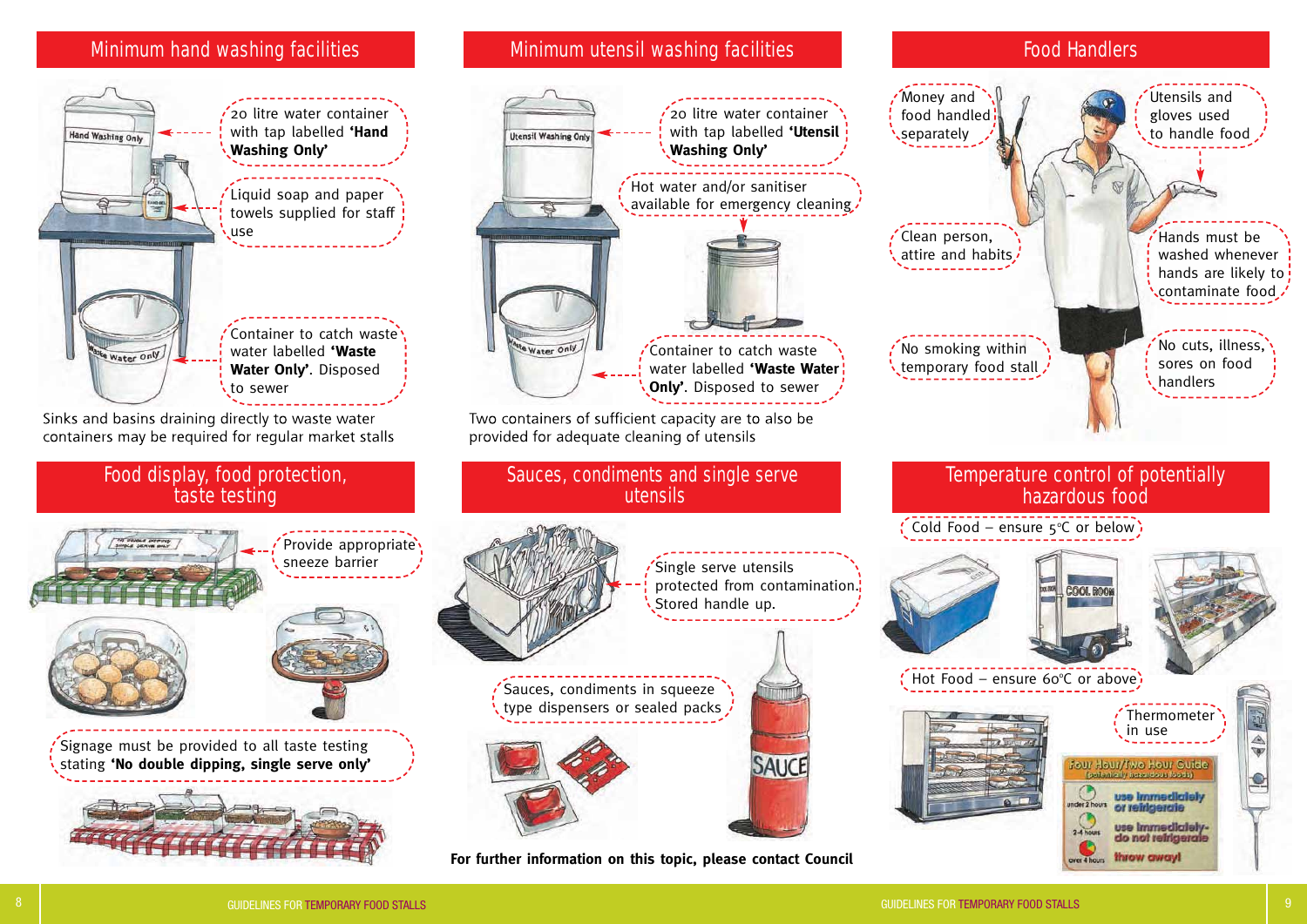## Health and Hygiene of Food Handlers:

- All food handlers must have good personal hygiene and clean clothing.
- All open wounds must be covered with a coloured waterproof dressing. If the wound is on the hand, the hand must also be covered with a disposable glove.
- Smoking is not permitted in or around the food stall.
- Hands must be washed regularly after: using the toilet, blowing your nose, taking breaks, handling different types of food products and any other activity that has the likelihood to contaminate hands, food or food contact surfaces.
- Disposable gloves should be changed frequently.
- When unpackaged food is handled aprons should preferably be worn and long hair should be tied back or held in a hair net.

# Skills and Knowledge

All food handlers must have appropriate skills and knowledge in food safety and hygiene matters relevant to their work activities.

The proprietor of a temporary food stall may be required to demonstrate adequate food safety knowledge to Council's Environmental Health Officer (EHO) as part of the registration process.

## Cleaning and Sanitising of Surfaces

All equipment and food contact surfaces in the food stall must be cleaned and sanitised both before and after use. Walls, floor and ceiling coverings must be cleaned daily, or more frequently if they pose a risk of contamination to food or food contact surfaces.

The correct cleaning steps for food contact surfaces are as follows:

- 1. Wipe away any food scraps and rinse with water.
- 2. Wash with hot water and detergent to remove any grease.
- 3. Rinse any loose dirt or detergent foam with clean water.
- 4. Sanitise using a food grade sanitiser.
- 5. If instructions require rinsing of the sanitiser, do so.
- *NB -* It is important to follow the manufacturer's instructions.

All chemicals and cleaning equipment must be stored away from food and food contact surfaces.

## Labelling

- Pre-packaged food sold for commercial purposes must be labelled in accordance with the Australia New Zealand Food Standards Code. A guide to food labelling can be viewed at: www.foodstandards.gov.au.  *Perform a search for 'overview of labelling'.*
- Pre-packaged food sold for community or charity organisations must be labelled in accordance with the Food Safety Standards "Labelling" Fact Sheet 3 which can be viewed at: www.foodstandards.gov.au.  *Perform a search for 'labelling for charities'.*

# Safety

A fire extinguisher of adequate size and type must be accessible to every stall where open flame cooking is carried out.

# Stall Layout

In some instances a floor plan may be required to be submitted with your application showing all benches, cooking equipment, hand washing facilities and means of protection of food from contamination. Please contact your local Council EHO if you are unsure about this requirement.